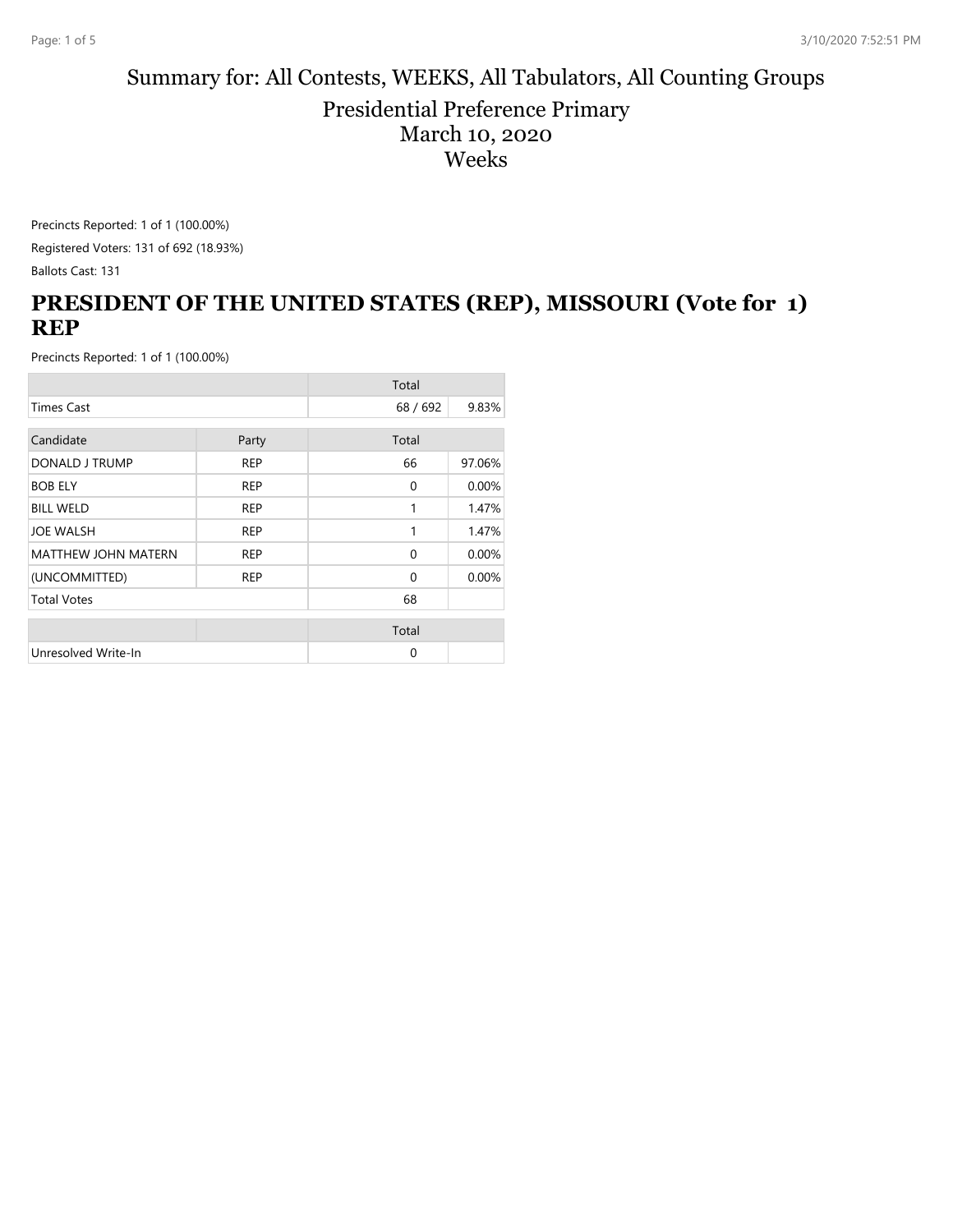## **PRESIDENT OF THE UNITED STATES (DEM), MISSOURI (Vote for 1) DEM**

|                            |            | Total          |          |
|----------------------------|------------|----------------|----------|
| <b>Times Cast</b>          |            | 63 / 692       | 9.10%    |
| Candidate                  | Party      | Total          |          |
| <b>AMY KLOBUCHAR</b>       | <b>DEM</b> | $\Omega$       | 0.00%    |
| TOM STEYER                 | <b>DEM</b> | $\Omega$       | 0.00%    |
| <b>TULSI GABBARD</b>       | <b>DEM</b> | $\overline{c}$ | 3.17%    |
| LEONARD J. STEINMAN II     | DEM        | $\Omega$       | $0.00\%$ |
| <b>CORY BOOKER</b>         | <b>DEM</b> | $\Omega$       | 0.00%    |
| JOSEPH R. BIDEN            | <b>DEM</b> | 44             | 69.84%   |
| ELIZABETH WARREN           | DEM        | 0              | $0.00\%$ |
| PETE BUTTIGIEG             | <b>DEM</b> | $\Omega$       | $0.00\%$ |
| <b>BERNIE SANDERS</b>      | DEM        | 17             | 26.98%   |
| <b>VELMA STEINMAN</b>      | <b>DEM</b> | 0              | 0.00%    |
| <b>HENRY HEWES</b>         | DEM        | $\Omega$       | $0.00\%$ |
| <b>ANDREW YANG</b>         | DEM        | 0              | 0.00%    |
| ROQUE DE LA FUENTE         | DEM        | 0              | $0.00\%$ |
| JOHN K. DELANEY            | <b>DEM</b> | 0              | 0.00%    |
| <b>JULIAN CASTRO</b>       | <b>DEM</b> | $\Omega$       | $0.00\%$ |
| <b>DEVAL PATRICK</b>       | <b>DEM</b> | $\Omega$       | 0.00%    |
| <b>MARIANNE WILLIAMSON</b> | <b>DEM</b> | $\Omega$       | 0.00%    |
| <b>MICHAEL BENNET</b>      | DEM        | $\Omega$       | $0.00\%$ |
| MICHAEL R. BLOOMBERG       | DEM        | 0              | $0.00\%$ |
| <b>STEVE BURKE</b>         | DEM        | $\Omega$       | $0.00\%$ |
| <b>ROBBY WELLS</b>         | <b>DEM</b> | 0              | 0.00%    |
| WILLIAM C. (BILL) HAAS     | <b>DEM</b> | $\Omega$       | $0.00\%$ |
| (UNCOMMITTED)              | <b>DEM</b> | $\Omega$       | 0.00%    |
| <b>Total Votes</b>         |            | 63             |          |
|                            |            | Total          |          |
| Unresolved Write-In        |            | 0              |          |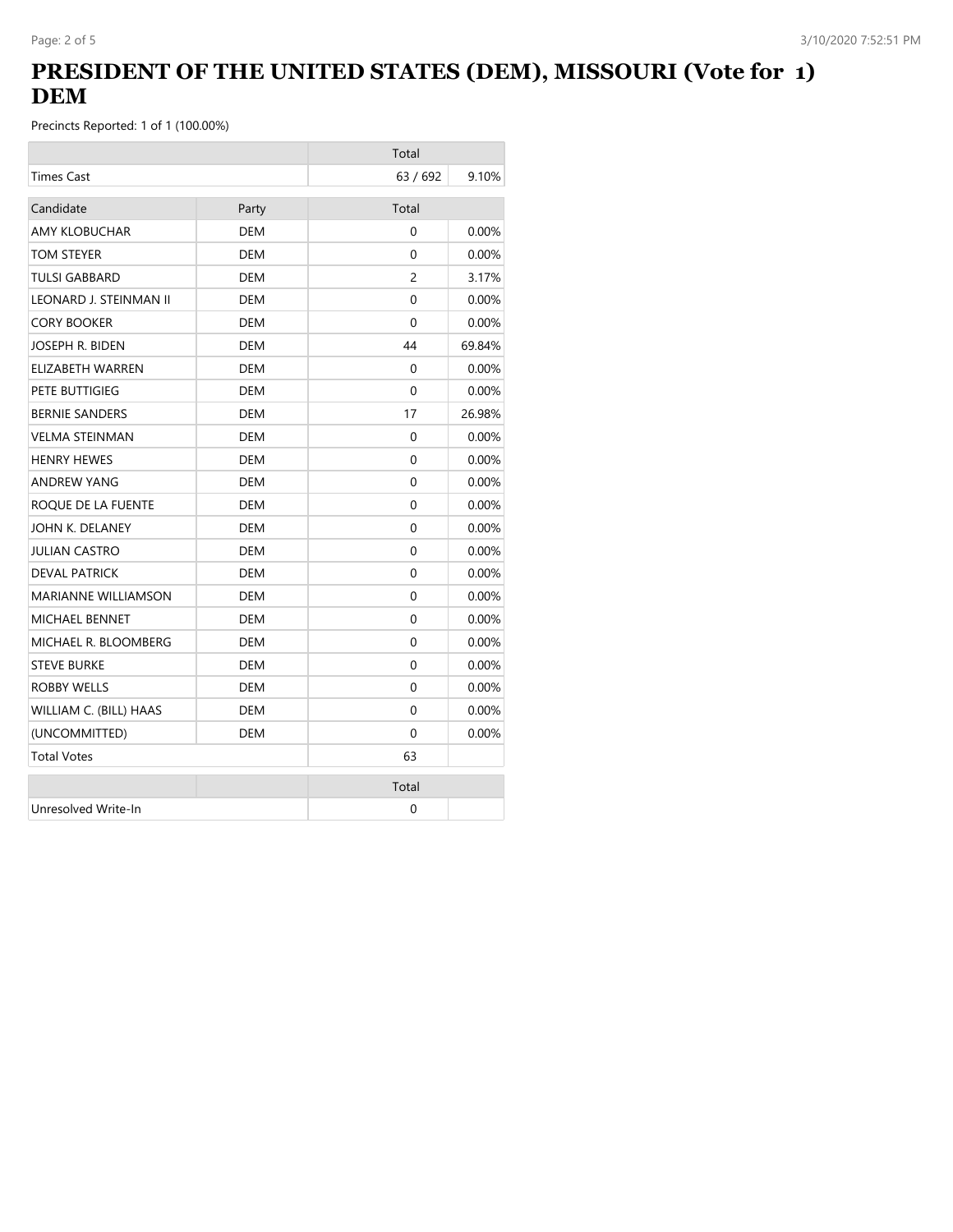## **PRESIDENT OF THE UNITED STATES (LIB), MISSOURI (Vote for 1) LIB**

|                         |       | Total    |       |
|-------------------------|-------|----------|-------|
| <b>Times Cast</b>       |       | 0/692    | 0.00% |
| Candidate               | Party | Total    |       |
| <b>JACOB HORNBERGER</b> | LIB.  | 0        | N/A   |
| (UNCOMMITTED)           | LIB   | $\Omega$ | N/A   |
| <b>Total Votes</b>      |       | 0        |       |
|                         |       | Total    |       |
| Unresolved Write-In     |       | 0        |       |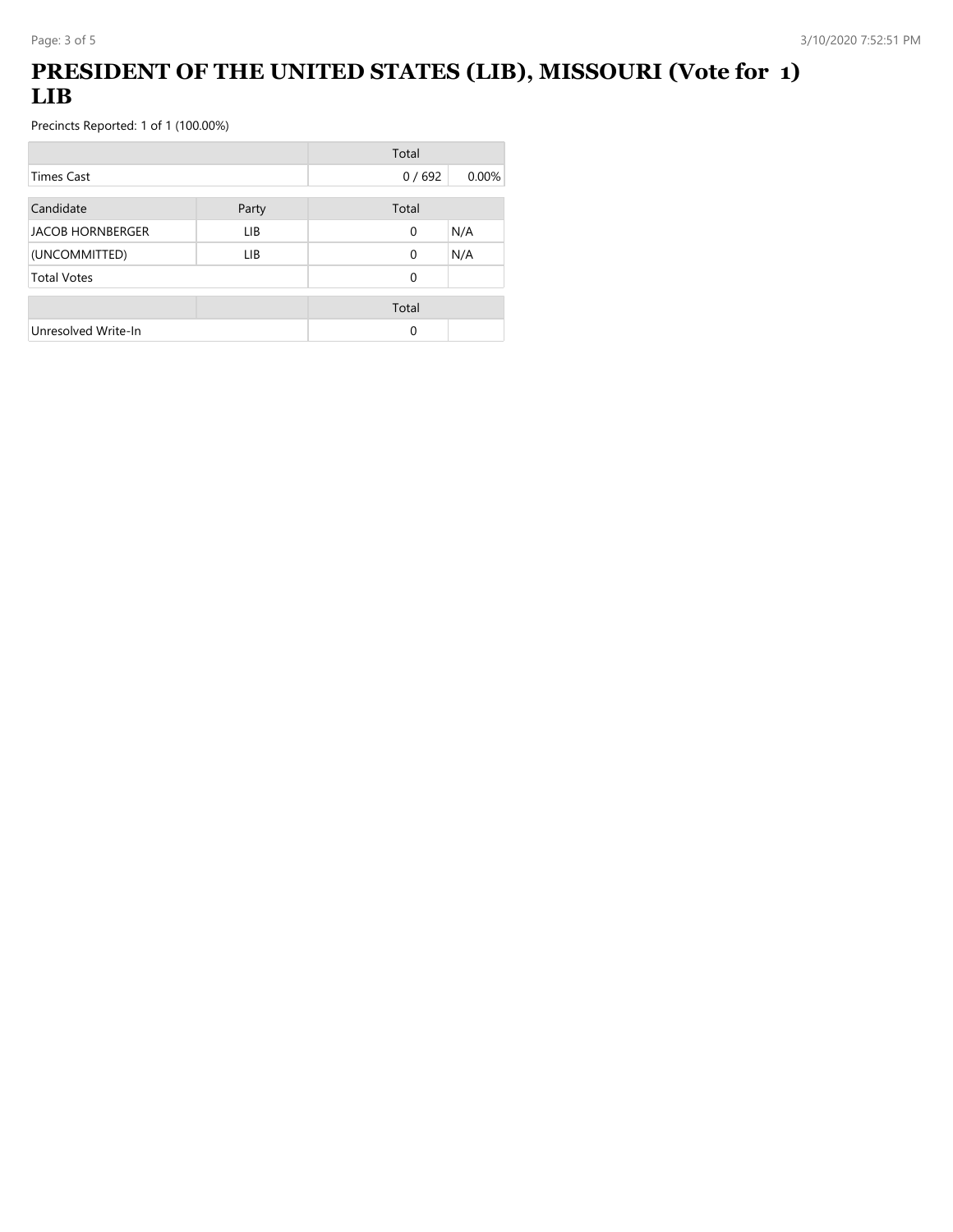## **PRESIDENT OF THE UNITED STATES (GRN), MISSOURI (Vote for 1) GREEN**

|                      |       | Total        |       |
|----------------------|-------|--------------|-------|
| <b>Times Cast</b>    |       | 0/692        | 0.00% |
| Candidate            | Party | Total        |       |
| <b>HOWIE HAWKINS</b> | GREEN | $\mathbf{0}$ | N/A   |
| DARIO HUNTER         | GREEN | $\Omega$     | N/A   |
| <b>DAVID ROLDE</b>   | GREEN | $\mathbf{0}$ | N/A   |
| (UNCOMMITTED)        | GREEN | $\Omega$     | N/A   |
| <b>Total Votes</b>   |       | $\Omega$     |       |
|                      |       | Total        |       |
| Unresolved Write-In  |       | 0            |       |